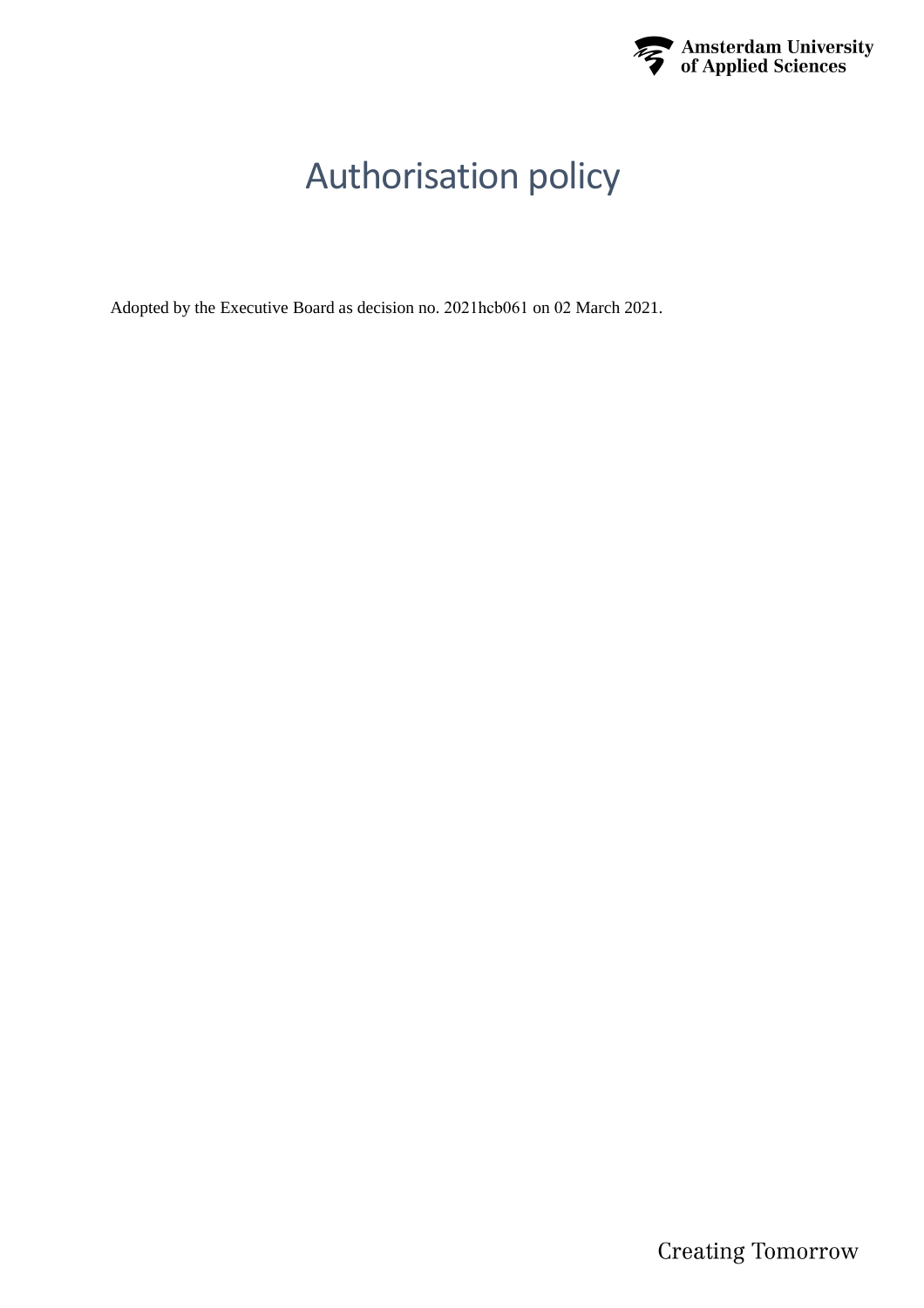

#### Contents

| $\mathbf{1}$   |     |  |  |  |
|----------------|-----|--|--|--|
| $\overline{2}$ |     |  |  |  |
| 3              |     |  |  |  |
| 4              |     |  |  |  |
| 5              |     |  |  |  |
| 6              |     |  |  |  |
|                | 6.1 |  |  |  |
|                | 6.2 |  |  |  |
|                | 6.3 |  |  |  |
|                | 6.4 |  |  |  |
|                | 6.5 |  |  |  |
|                | 6.6 |  |  |  |
| 7              |     |  |  |  |
| 8              |     |  |  |  |
|                | 8.1 |  |  |  |
|                | 8.2 |  |  |  |
|                | 8.3 |  |  |  |
| 9              |     |  |  |  |
|                | 9.1 |  |  |  |
|                | 9.2 |  |  |  |
|                | 9.3 |  |  |  |
|                |     |  |  |  |
|                | 9.5 |  |  |  |
| <b>10</b>      |     |  |  |  |
|                |     |  |  |  |
|                |     |  |  |  |
|                |     |  |  |  |
|                |     |  |  |  |
| 11             |     |  |  |  |
|                |     |  |  |  |
|                |     |  |  |  |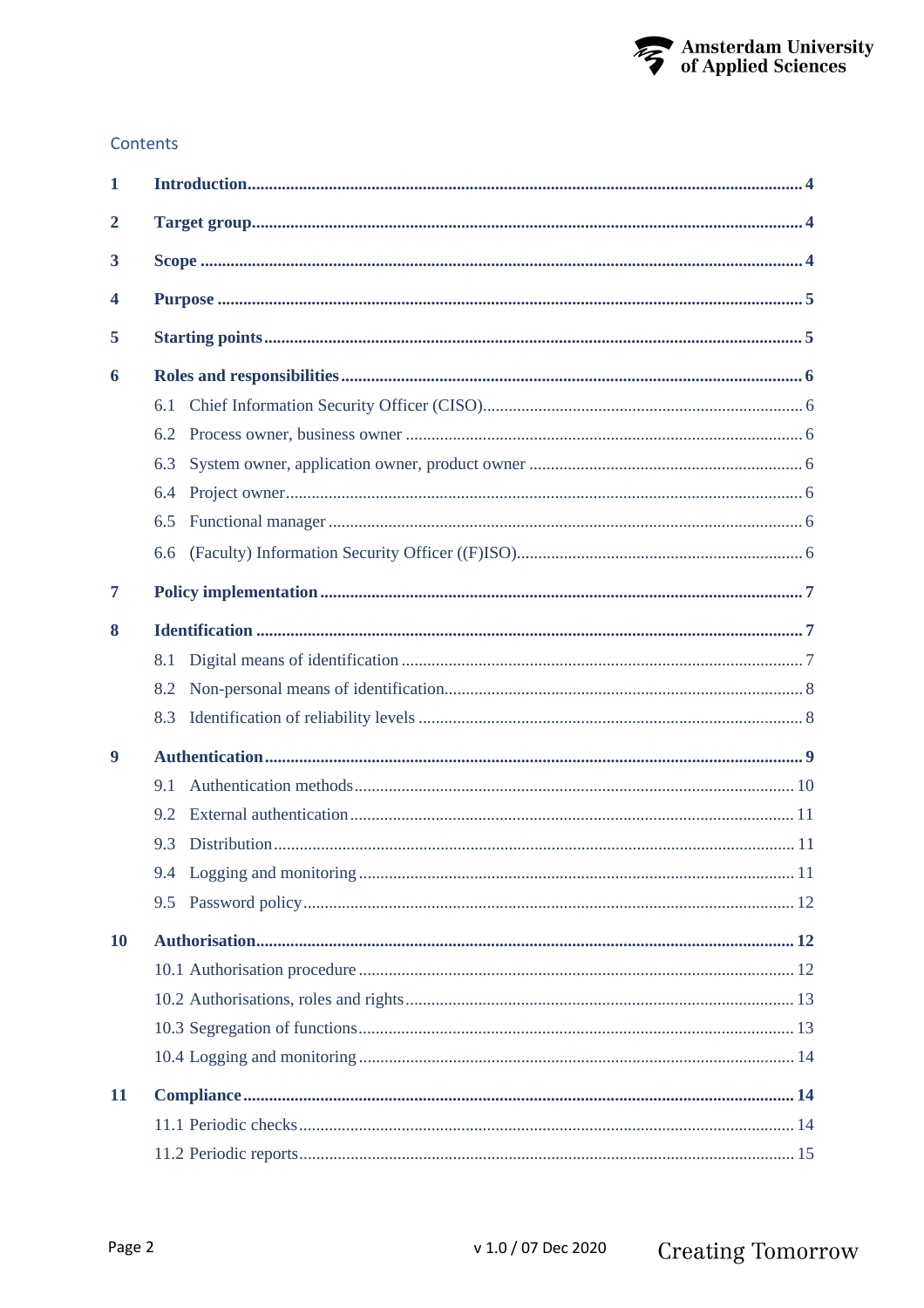

## References

| General Data Protection Regulation                                                                      |
|---------------------------------------------------------------------------------------------------------|
| https://www.privacy-regulation.eu/nl/index.htm                                                          |
| Basic set of operational information security measures                                                  |
| Not yet published.                                                                                      |
| Classification guideline for information and information systems                                        |
| Not yet published.                                                                                      |
| Regulation (EU) no. 910/2014 of the European Parliament and of the Council.                             |
| https://eur-lex.europa.eu/legal-content/EN/TXT/HTML/?uri=CELEX:32014R0910&from=NL                       |
| Informatiebeveiligingsbeleid Universiteit van Amsterdam, v1.2, 28-07-2018                               |
| NEN-EN-ISO/IEC 27001:2017 Information Technology - Security techniques -                                |
| Information security management systems                                                                 |
| NEN-EN-ISO/IEC 29115:2011 Information Technology - Security techniques -                                |
| Entity authentication assurance framework                                                               |
| Password and means of authentication guideline                                                          |
| Not yet published.                                                                                      |
| Rules for responsible use of ICT facilities                                                             |
| HvA NL: https://www.hva.nl/praktisch/algemeen/hva-breed/its-si/ict-gedragsregels/ict-gedragsregels.html |
| HvA ENG: https://www.amsterdamuas.com/practical-matters/general/auas/its-si/ict-code-of-conduct/ict-    |
| code-of-conduct.html                                                                                    |
| <b>SURF Standards Framework on Information Security</b>                                                 |
| https://www.surf.nl/informatiebeveiliging                                                               |
|                                                                                                         |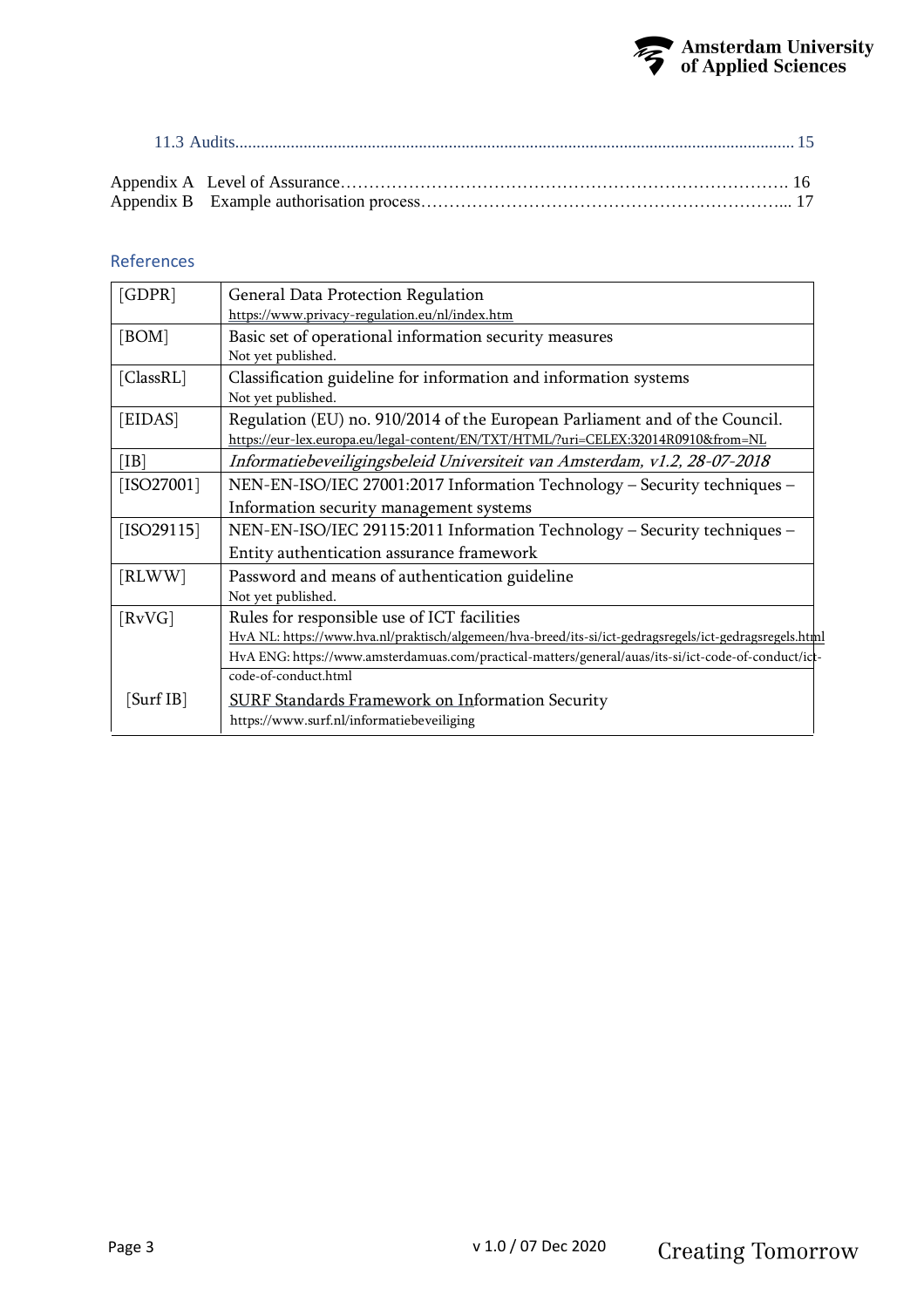

# <span id="page-3-3"></span><span id="page-3-0"></span>1 Introduction

For the Amsterdam University of Applied Sciences (AUAS) to function properly, it is vital that information be handled with the greatest of care. Students, employees, and other relevant stakeholders should feel safe in the knowledge that information is accessible only to authorised users. Users could be an organisation, department, individual, technical system or process.

Whether a user is actually correctly authorised is determined according to the following key terms:

- 1. **Means of identification**: a user has a unique means of identification that refers to the user, such as a name, citizen service number, email, account name, or pass. Users may possess multiple means of identification;
- 2. **Identification**: a user discloses his/her identity by showing a means of identification;
- 3. **Authentication**: verification of whether a user really does possess the means of identification being used to disclose his/her identity;
- 4. **Authorisation**: the granting of rights to a user, such as the right to create, read, write, edit and delete data or to carry out a process.

The authorisation policy is an important element in the protection of personal and other data of the university and contains guidelines on the application of the above key terms.

# <span id="page-3-1"></span>2 Target Group

This policy applies to anyone in the AUAS with responsibility relating to authorising users. Examples of such individuals are owners<sup>1</sup>, such as process owners, system owners, application owners and project owners. They bear responsibility for properly protecting information (and for the introduction of such protection), which includes authorisation.

Functional managers have an important role in setting up and maintaining authorisations and in periodically validating them, and reporting on them to the owner.

The policy does not extend to individual users who grant others rights to view or collaborate on a document. These responsibilities are set down in the 'Rules for responsible use of ICT facilities' [RvVG].

# <span id="page-3-2"></span>3 Scope

The authorisation policy relates to the protection of all information at the AUAS and includes every operation in which information is processed, be it physically or digitally. Authorisation applies to every information-processing operation, system, application, storage medium and location.

The authorisation policy is a detailed version of part of the **information security policy** [IB] and meets **standard ISO 27001:2017** [ISO27001], clause A.9, 'Access security', as well as the subclauses and the SURF Standards Framework on Information Security [Surf IB], Cluster 5 'Confidentiality and Integrity', VI.05 'Rights of access'.

The authorisation policy provides guidelines on how to deal with authorisations. Authorisation methods may require varying numbers of steps, depending on the sensitivity of the information being

 $1$  Ownership in this context is not set down in law, but usually rests with the manager of the process that uses the system or data for which access is required (in the manager's own faculty or unit).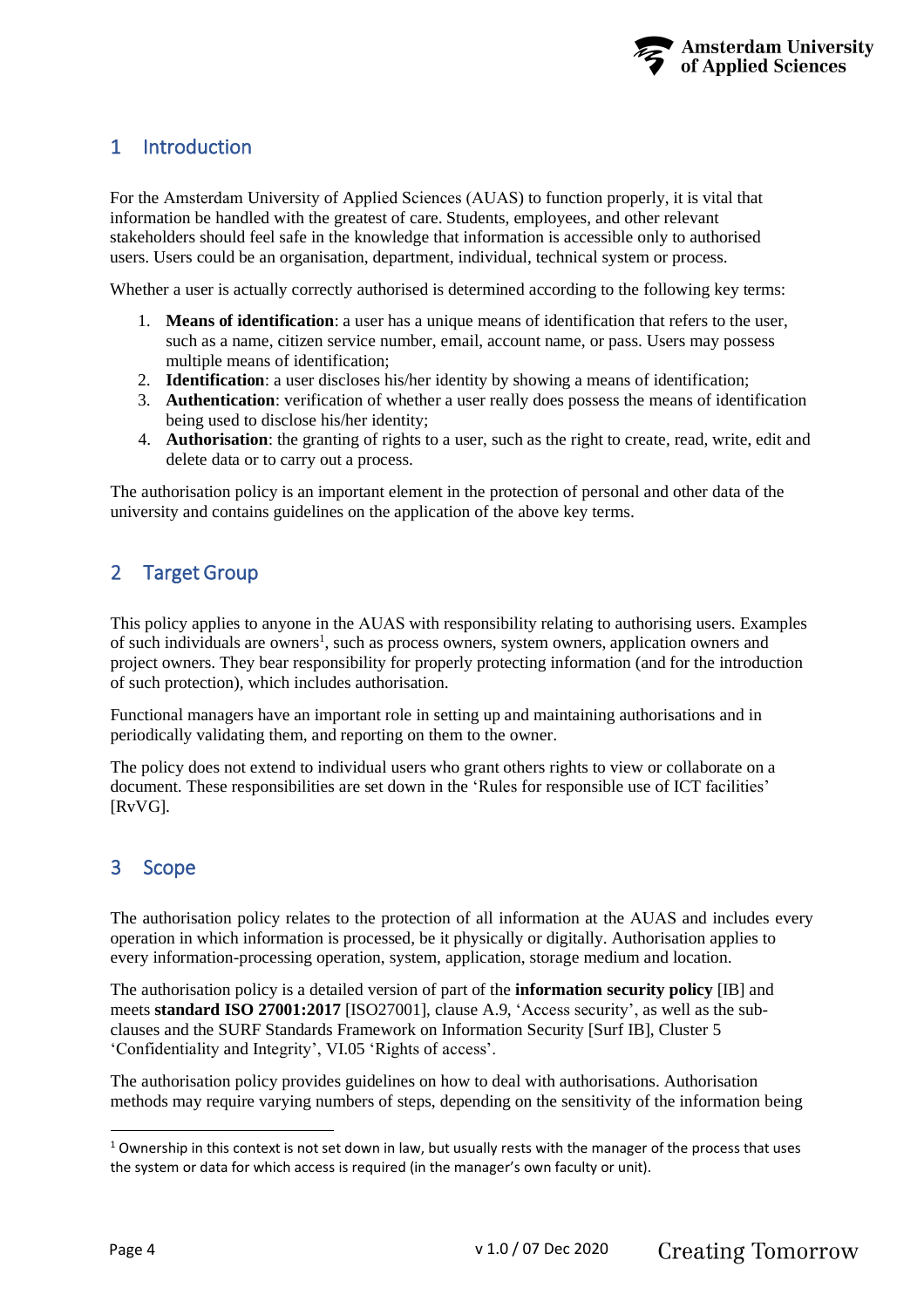

<span id="page-4-2"></span>processed. How sensitive information is classified is set out in the '**Classification guideline for information and information systems**' [ClassRL]. The measures that should be applied, depending on the information classification, are set out in the '**Basic set of operational information security measures**' [BOM].

# <span id="page-4-0"></span>4 Purpose

The purpose of authorisation is to grant appropriate rights to a particular user. Issuing only the rights that are needed for a function to be carried out means that information is protected against breaches of confidentiality, integrity and availability, and that the AUAS and its associates are protected against possible harm.

The authorisation policy describes the starting points and requirements relating to the identification, authentication and authorisation of AUAS users. This means the authorisation policy is an important organisational measure for granting authorisations and for complying with relevant legislation, such as the General Data Protection Regulation (GDPR). The policy requirements should be applied to every information system (with the definition of 'information system' being taken broadly), such as systems, applications and data carriers, as well as physical data carriers and locations where information is found.

## <span id="page-4-1"></span>5 Starting points

The following policy starting points apply:

- 1. Each user must be checked to see whether he/she has the right to access information. The process owner has primary responsibility in this regard.
- 2. The owner of a system or application that processes information is responsible for the effective structure and organisation of the authorisation procedure.
- 3. Before a user is granted access to information, he/she should be correctly identified and then given a physical and/or digital means of identification.
- 4. Access to information and information systems is granted for the following reasons:
	- a) The 'need-to-know' principle: access is granted only to the extent that is needed for the work in question to be carried out.
	- b) The purpose limitation principle: access is granted only to the data for which a justified purpose exists; data not related or relevant to the purpose will remain protected. If the purpose changes or is modified, a new request for access must be made.
	- c) It is the classification of the information that determines what protection measures are appropriate.
- 5. In the case of more complex systems, the person responsible for the data is not the same person as the system owner. Responsibility for a system generally rests with a central unit, while responsibility for data lies with a degree programme or faculty. Responsible officers are referred to in this policy as process owners. Process owners are responsible for the data in their systems. System owners are responsible for the authorisation policy of their systems and for coordinating activities with process owners.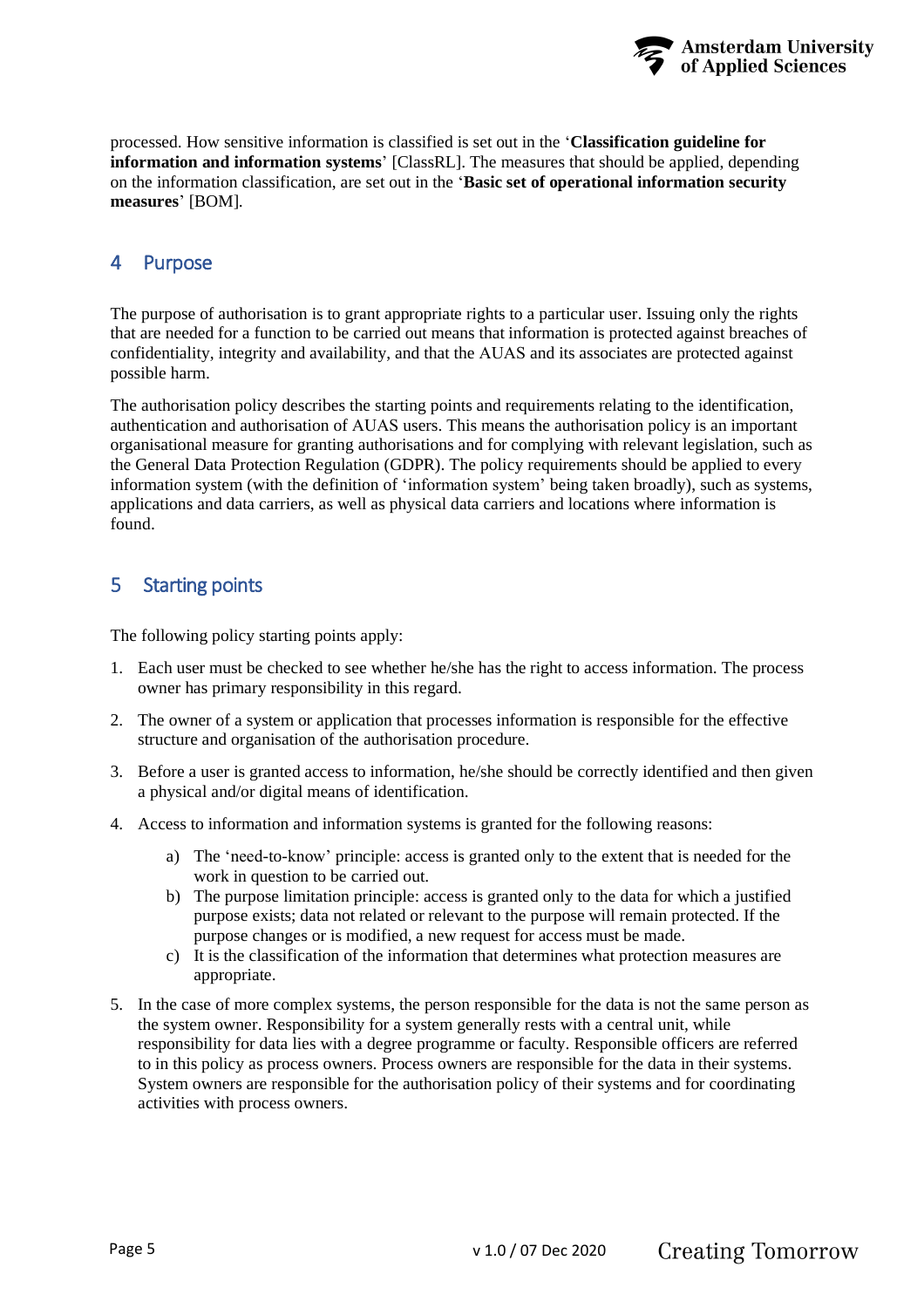

## <span id="page-5-7"></span><span id="page-5-0"></span>6 Roles and responsibilities

*Key roles among the Executive Staff* 

#### <span id="page-5-1"></span>6.1 Chief Information Security Officer (CISO)

The CISO is responsible for policy, frameworks and guidelines relating to information security and for verifying compliance with these. This means the CISO is also responsible for upholding the authorisation policy.

The CISO has the task of verifying whether the periodic checks of authorisations by system owners are carried out correctly.

Together with the internal Audit department, the CISO ensures that the authorisation process for operational processes is audited.

*Decentralised roles* 

#### <span id="page-5-2"></span>6.2 Process owner, business owner

Process owners are responsible for correctly protecting data in systems and applications that support the process in question and, in accordance with this policy, have the responsibility of determining which users are entitled to access information. In exercising their responsibility for ensuring proper protection, process owners are supported by the system owner and/or application owner.

Another term for process owner is 'business owner'.

#### <span id="page-5-3"></span>6.3 System owner, application owner, product owner

System owners support process owners by properly structuring and organising the authorisation procedure of the system, and coordinate activities with process owners.

System owners are responsible for periodic checks of user authorisations and report on them to process owners and the FISO.

Other terms for system owner are 'application owner' or 'product owner'.

#### <span id="page-5-4"></span>6.4 Project owner

Owners of AUAS projects are responsible for ensuring that the correct authorisations are set up, modified, or deleted when structuring or altering information-processing systems.

#### <span id="page-5-5"></span>6.5 Functional manager

Functional managers contribute their knowledge about information, systems and processes. Functional managers support system owners when carrying out the authorisation process, their periodic checks, and when reporting on the results of these checks.

#### <span id="page-5-6"></span>6.6 (Faculty) Information Security Officer ((F)ISO)

The FISO has the task of verifying whether the periodic checks of authorisations by system owners are carried out correctly, and of reporting on these checks to the CISO.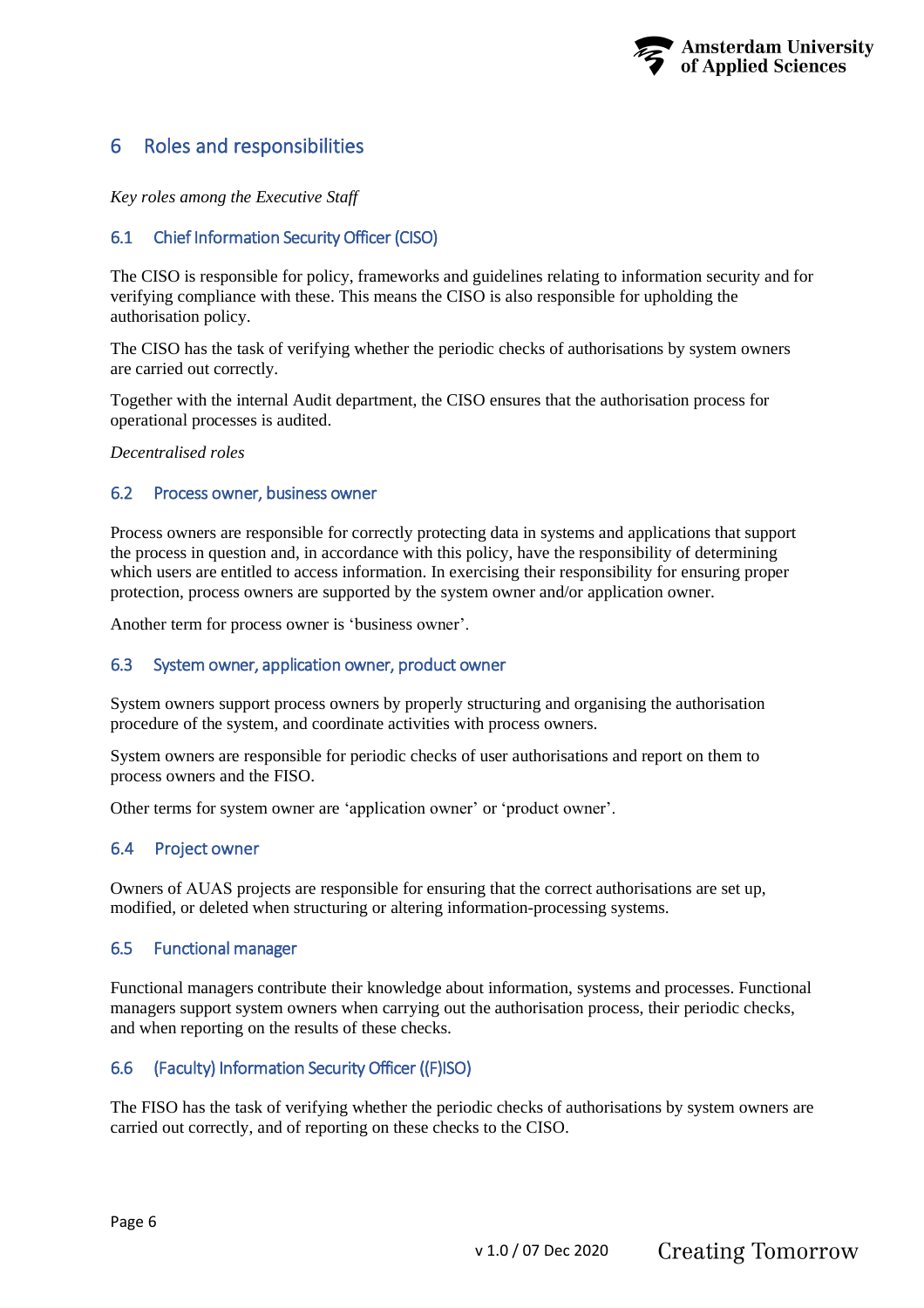

# <span id="page-6-3"></span><span id="page-6-0"></span>7 Policy implementation

The authorisation policy is set by the Executive Board. The CISO is responsible for maintaining the document content and for the four-yearly periodic reviews.

Once this policy document has been adopted, it will be implemented as follows:

- The CISO publishes the policy and brings it to the notice of everyone to whom it applies.
- The CISO is responsible for drawing up the 'Password and means of authentication guideline' [RLWW], which specifies the requirements on passwords and the use of means of authentication for the various levels of confidentiality.
- System owners implement or improve the authorisation procedure for the systems under their responsibility.
- Together with the internal audit department, the CISO initiates a programme for monitoring compliance using periodic random internal audits.

## <span id="page-6-1"></span>8 Identification

Identification is the disclosure of the identity of a user. A user can be an organisation, department, person, technical system, or process. Users must have a means of identification to be able to perform actions in the physical and digital worlds. A means of identification can be personal or non-personal. Depending on the type of work due to be carried out, a certain level of confidentiality of the identification process may be required.

This chapter sets out the requirements in greater detail.

## <span id="page-6-2"></span>8.1 Digital means of identification

A digital means of identification serves to identify a user in the digital world. Examples of digital means of identification are a social media account, an account with a username and password, an email address, a digital certificate, etc.

Policy guidelines for digital means of identification are:

- At the start of a user's relationship with the AUAS, the user is allocated a digital means of identification.
- This is recorded in a source system. Different source systems may be used for different groups of people.
- Upon termination of a user's relationship with the AUAS, the digital means of identification is immediately deactivated, an operation carried out from the source system.
- Digital means of identification are unique and linked to a single user; they are not transferable and may not be reused for other users.
- A user may be allocated more than one digital means of identification to facilitate the segregation of functions.
- There is a watertight register of users linked to digital means of identification.
- Administrative accounts are only issued in a particular name.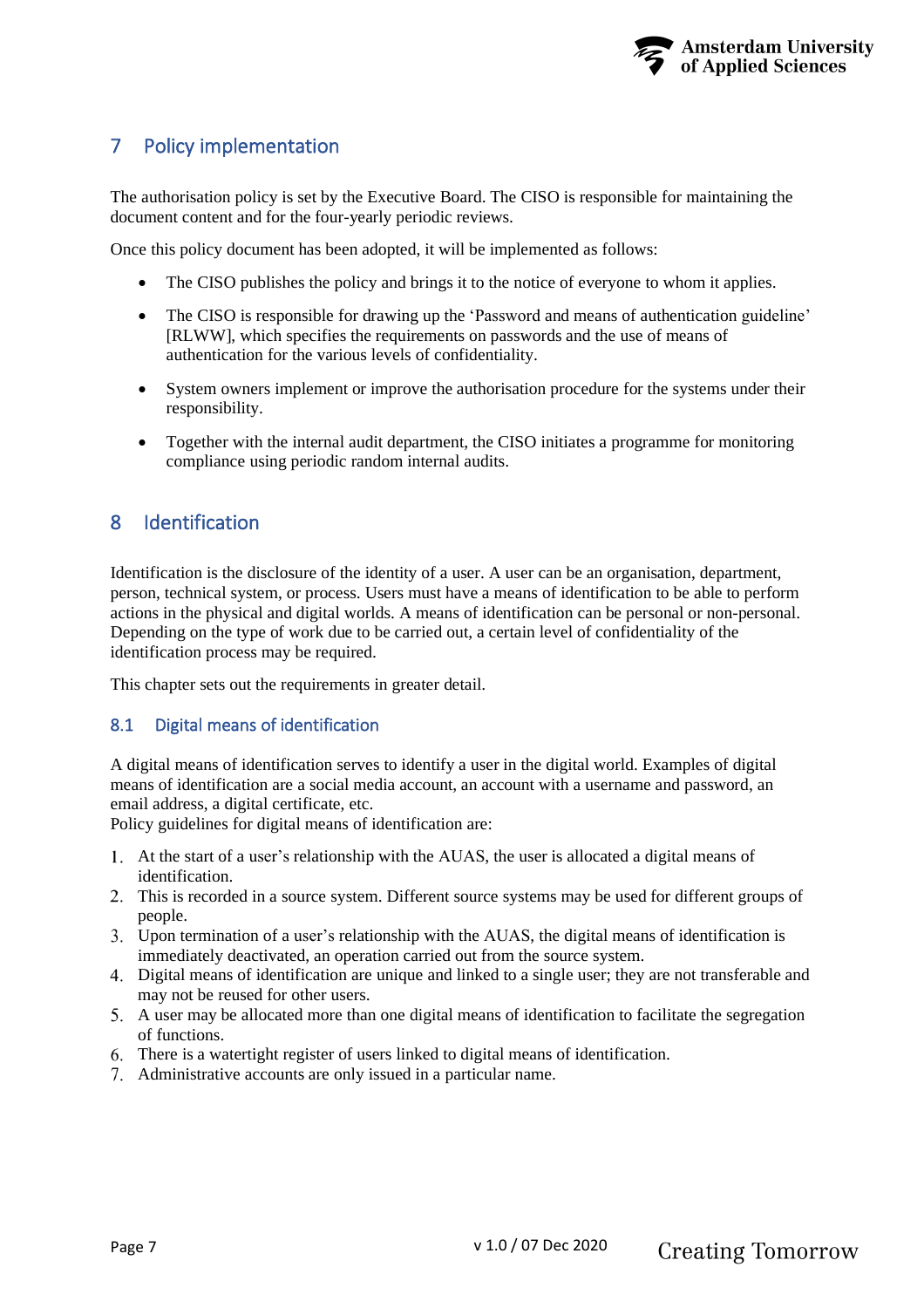

## <span id="page-7-2"></span><span id="page-7-0"></span>8.2 Non-personal means of identification

Non-personal means of identification are those not linked to a natural person. Examples include: main administrative or root accounts, system accounts, functional or group accounts, digital key or certificate. Non-personal means of identification may not generally be used by people, only by systems.

Policy guidelines for non-personal means of identification are:

- Main administrative accounts are blocked, as standard. The associated password is stored in a physical or digital safe.
- System accounts are necessary for technical services that have to identify themselves to other technical services. Users and administrators are not permitted to use these accounts.
- 3. The use of functional accounts<sup>2</sup> or group accounts is forbidden, unless implementation is technically impossible<sup>3</sup>.
- In exceptional cases where an account is used by one or more users/administrators:
	- a) There is a watertight register of users with access to the account.
	- b) If any of the users/administrators leaves the AUAS or changes position, his/ her identification data should be changed immediately.
- A secure provision has been arranged so that in the event of an emergency (where the administrator is unexpectedly unreachable and immediate action is needed), access can be granted to an administrator.
- <span id="page-7-1"></span>Access to digital safes is by name and a two-factor authentication is used.

#### 8.3 Identification of reliability levels

The way in which a user is identified determines the degree of certainty of the user's claimed identity. The following levels apply:

#### Level 0: no verification

The identity of the user is not subject to any verification. These users may consult public sources without disclosing their identity.

#### Level 1: self-verification

This level offers little or no certainty with regard to the identity claimed by the user. When registering, identifying features of the individual are accepted without any further verification. At the AUAS, this applies to visitors to conferences, for example. Registering using a social media account is another example of identification at this level.

#### Level 2: verification by invitation

Identification at level 2 applies whenever a user is granted a means of identification at the request of an employee. The issuing of a visitor pass or guest account via the self-service functionality is an example of this. The employee who makes such a request is responsible for establishing the identity of the user.

#### Level 3: verification using reliable source

At this level, verification of the identity claimed by the user is carried out during the registration process using a means of identification from a reliable source. The source could be a reliable internal

<sup>&</sup>lt;sup>2</sup> A functional account is one used by a person but which is not visibly personal.

<sup>&</sup>lt;sup>3</sup> This could be because the supplier or implementation does not (yet) meet this guideline, for example.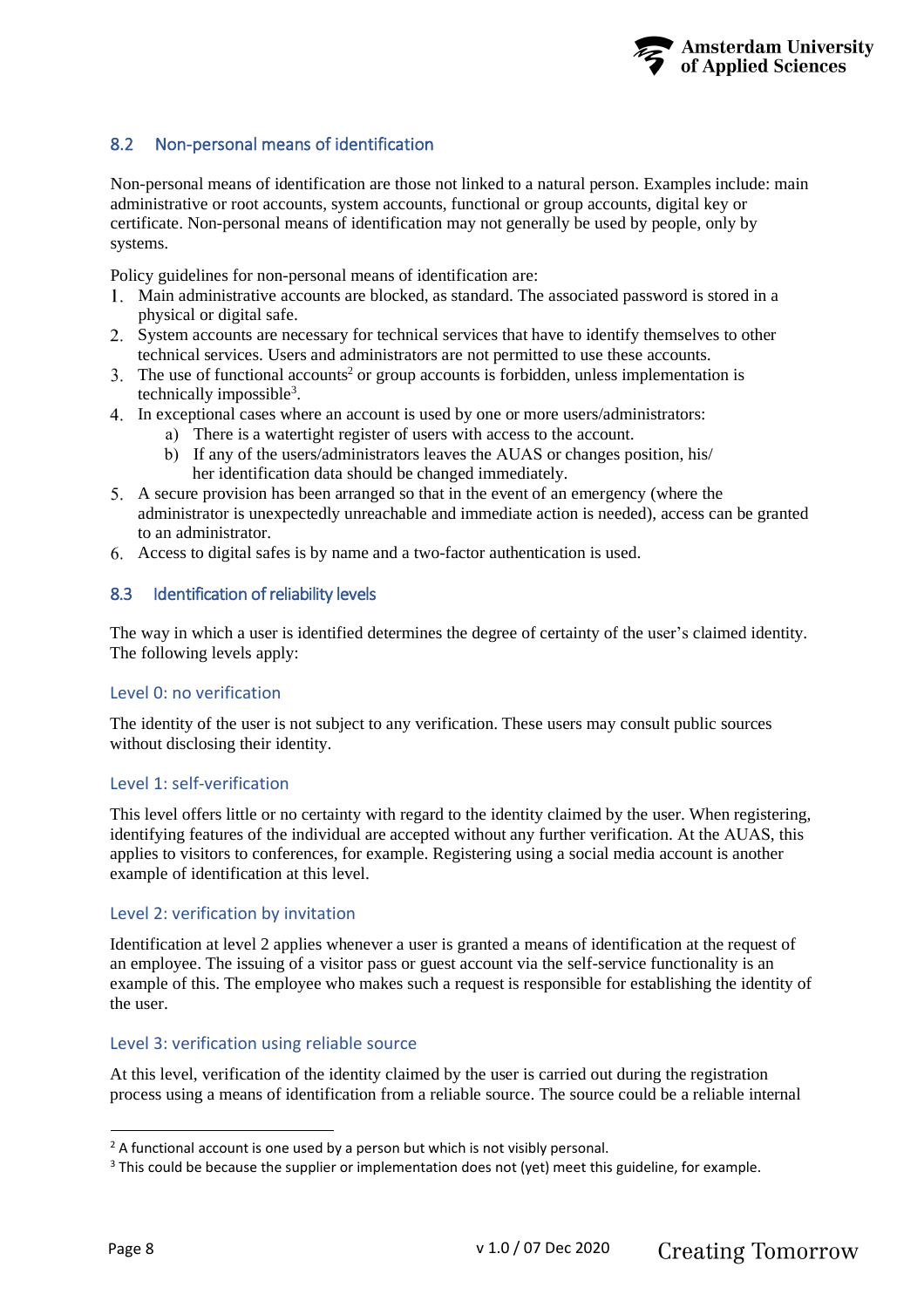

<span id="page-8-1"></span>system, such as the HR system or the ICT identity management system. The use of a username and password issued by the AUAS comes under this level.

The source could also be an external entity, for example involving a check (possibly using a third party) against the Municipal Records Database (GBA). This level is used for identifying students. Student data are checked against the GBA, via Studielink.

#### Level 4: verification using an official document

Identities at this level must actually be established by comparing a valid official document in the user's possession with the records in a key register. Physical presence is not required in the registration process, and the checks may be outsourced to a reliable contracted third party or carried out remotely.

#### Level 5: face-to-face verification

At this level, users must present themselves in person at least once in order for their identity to be verified; this is supplementary to the method used at level 4. This level offers a higher degree of certainty about the identity of the user. The identification of permanent employees, whose passports are checked at the time of their appointment, takes place at this level.

#### Identification policy guidelines

Identification policy guidelines are:

- 1. For identification at reliability levels 1 and 2, the end-date of the validity of the means of identification should always be recorded.
- 2. The classification of the information<sup>4</sup> to which access is to be granted determines the identification level to be used for such access. [Table 1](#page-8-2) shows how the reliability levels correspond to the classification levels in the classification guideline [ClassRL].
- 3. The AUAS is bound by the European eIDAS [EIDAS] regulation on electronic identificati[on.](#page-8-2) [Ta](#page-8-2)ble 1 shows how the identification reliability levels correspond to the levels in the eIDAS regulation.

| <b>Identification of reliability</b><br><b>level</b> | <b>Classification level</b> | eIDAS level       |
|------------------------------------------------------|-----------------------------|-------------------|
| Level 0                                              |                             |                   |
| Level 1                                              | Low                         |                   |
| Level 2                                              | Low                         |                   |
| Level 3                                              | Low / Standard              | eIDAS Low         |
| Level 4                                              | Medium / Sensitive          | eIDAS Substantial |
| Level 5                                              | High / Critical             | eIDAS High        |
|                                                      |                             |                   |

Table 1: Relationship between identification reliability levels

# <span id="page-8-2"></span><span id="page-8-0"></span>9 Authentication

Authentication is the process used for checking whether a user really is who he/she claims to be. A check is carried out on whether a means of identification presented includes the security features registered in the system. The authenticity of the means of identification is validated. This chapter sets out the requirements in greater detail.

<sup>4</sup> This classification is a compulsory aspect and takes place in an IB&P workshop.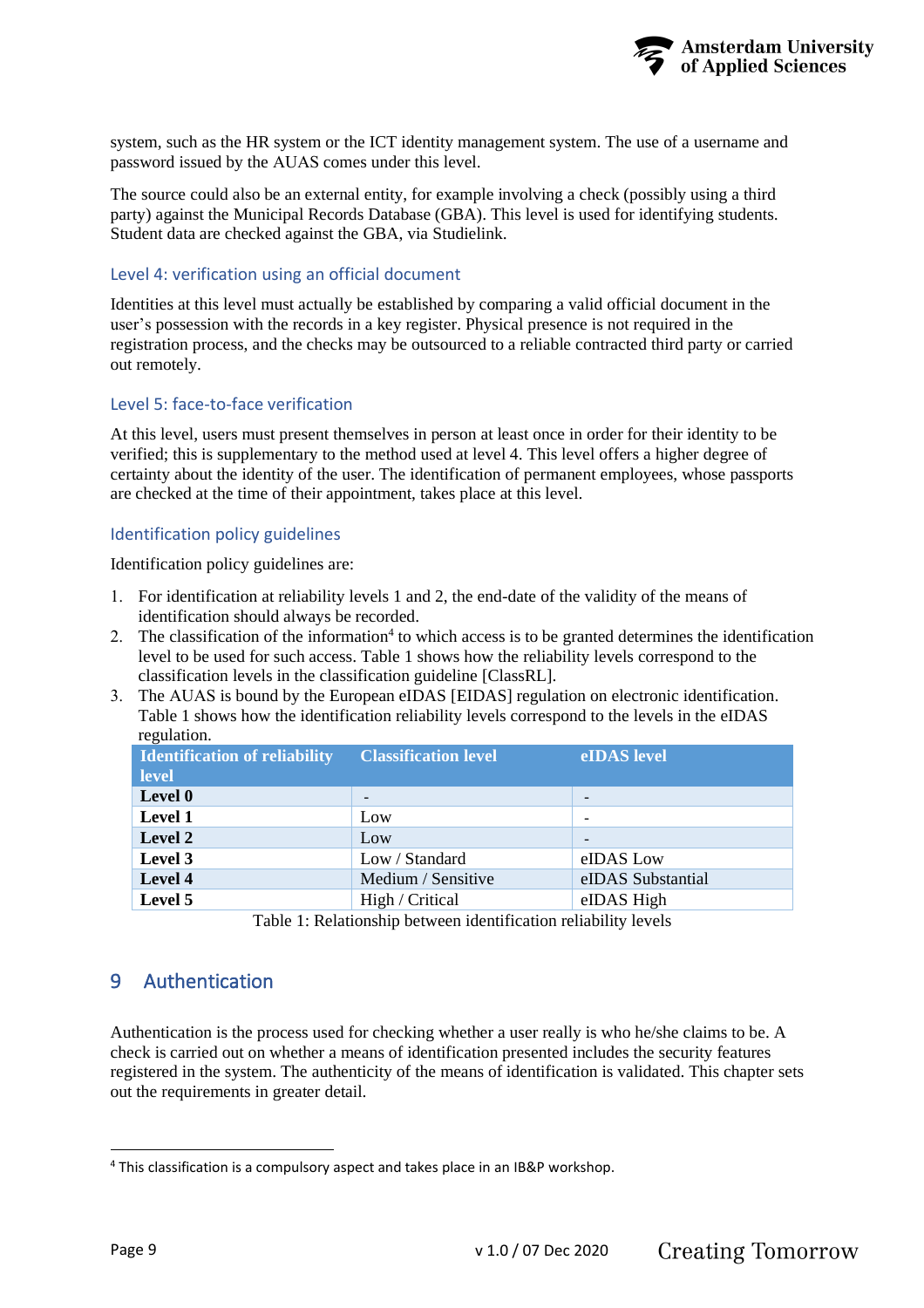

## <span id="page-9-1"></span><span id="page-9-0"></span>9.1 Authentication methods

There are various authentication methods. The following levels apply:

#### Level 0: No authentication required

No authentication takes place at this level; users' identities do not need to be known before they gain access. An example of this includes viewing information that is publicly available, such as the website.

#### Level 1: One-factor authentication

One-factor authentication is a check on a user's identity based on one feature, such as a PIN code, username and password, or a unique code received by the user from a trusted party.

#### Level 2: Two-factor authentication

Two-factor authentication is a check on a user's identity in accordance with level 1, but with an additional second feature, such as a hard token (a pass or hardware key), soft token (a one-off code sent to the user or a code generated by an authentication app) or biometric identification. See 'Password and means of authentication guideline' [RLWW] for the correct applications.

#### Level 3: Multi-factor authentication

In the case of multi-factor authentication, there should be a second factor present of a sufficiently strong level, or an extra authentication factor should be added. See 'Password and means of authentication guideline' [RLWW] for the correct applications.

#### Policy guidelines

Policy guidelines for authentication methods are:

- If an information system is unable to make a distinction between higher and lower classified information, then the authentication required for the higher level should be applied.
- If two-factor authentication is used, then both means of authentication should be linked to the user. The means of authentication should be designed in a way that they can only be used under the control of the user. There must be no possibility of their being used by another person, accidentally or otherwise.
- The AUAS is seeking to use Single sign-on (SSO) across the board<sup>5</sup>.
- The classification of the information to which access is to be granted determines the authentication level to be used for such access. [Table 2](#page-10-4) shows how the reliability levels correspond to the classification levels in the classification guideline [ClassRL].
- The AUAS is bound by the European eIDAS [EIDAS] regulation on electronic identificati[on.](#page-10-4) [Ta](#page-10-4)ble 2 shows how the authentication reliability levels correspond to the reliability levels in the eIDAS regulation.

<sup>&</sup>lt;sup>5</sup> Single sign-on enables users to log in once, after which they are granted automatic access to multiple applications and sources in the network.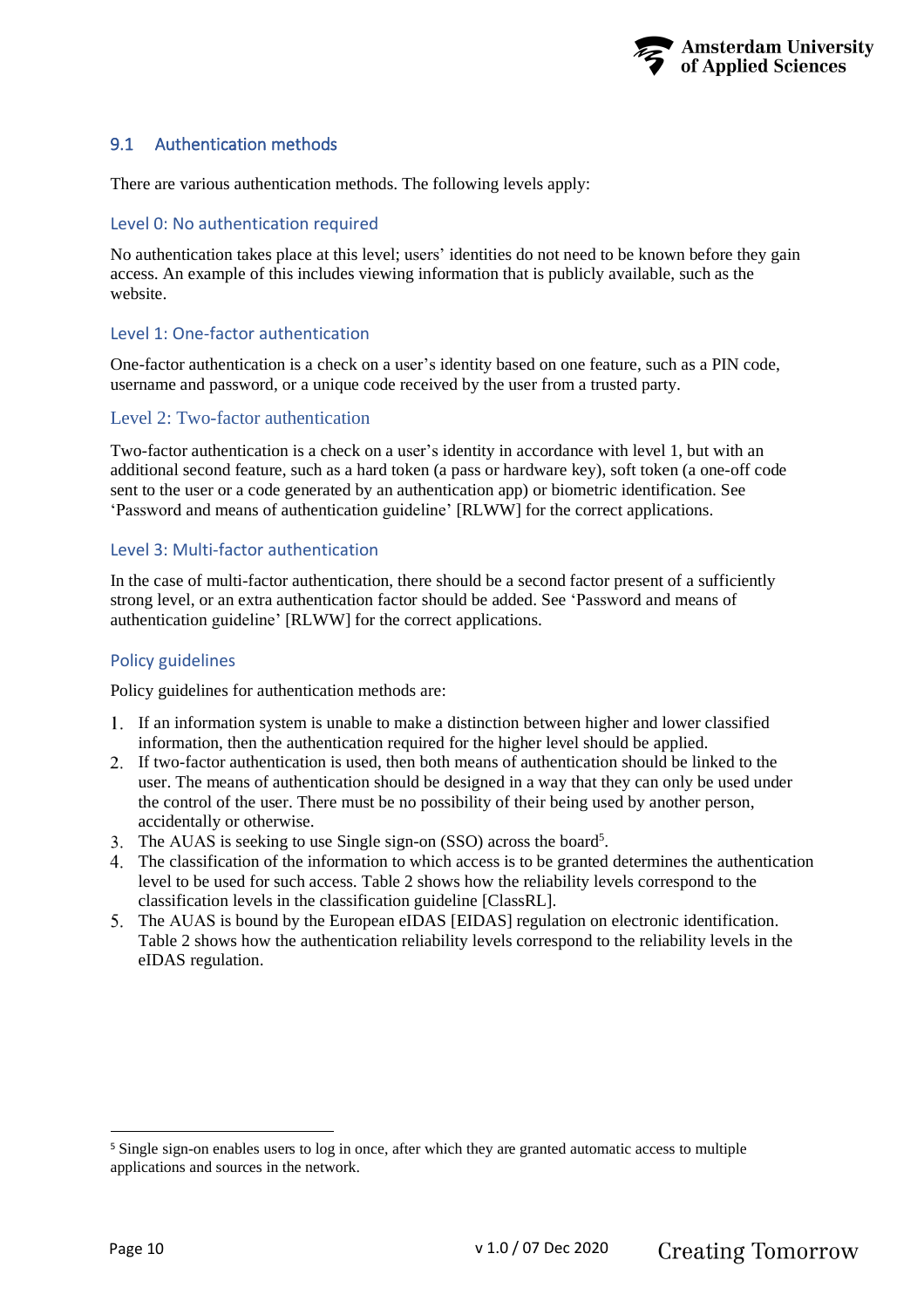

<span id="page-10-3"></span>

| <b>Authentication of reliability Classification level</b><br>level |                                                                                                                                                                                                                                                                                                                                     | eIDAS level              |
|--------------------------------------------------------------------|-------------------------------------------------------------------------------------------------------------------------------------------------------------------------------------------------------------------------------------------------------------------------------------------------------------------------------------|--------------------------|
| Level 0                                                            | $\overline{\phantom{0}}$                                                                                                                                                                                                                                                                                                            | $\overline{\phantom{0}}$ |
| <b>Level 1</b>                                                     | Low / Standard                                                                                                                                                                                                                                                                                                                      | eIDAS Low                |
| Level 2                                                            | Medium / Sensitive                                                                                                                                                                                                                                                                                                                  | eIDAS Substantial        |
| Level 3                                                            | High / Critical                                                                                                                                                                                                                                                                                                                     | eIDAS High               |
|                                                                    | $\overline{47}$ and $\overline{1}$ and $\overline{1}$ and $\overline{1}$ and $\overline{1}$ and $\overline{1}$ and $\overline{1}$ and $\overline{1}$ and $\overline{1}$ and $\overline{1}$ and $\overline{1}$ and $\overline{1}$ and $\overline{1}$ and $\overline{1}$ and $\overline{1}$ and $\overline{1}$ and $\overline{1}$ and |                          |

Table 2: Relationship between authentication reliability levels

## <span id="page-10-4"></span><span id="page-10-0"></span>9.2 External authentication

The authentication process may be outsourced to a trusted third party - this is sometimes referred to as federated authentication<sup>6</sup>.

Policy guidelines for federated authentication are:

- Federated authentication is permitted with a trusted third party with whom contractual agreements have been made on the reliability levels in force at the AUAS (see Appendix A).
- The AUAS may make services available that use federated authentication.
- <span id="page-10-1"></span>The AUAS may purchase services by third parties who use federated authentication.

## 9.3 Distribution

The distribution of means of authentication should be done securely.

Policy guidelines for distribution are:

- The distribution of means of authentication through a non-secure channel such as email, text message, or an employee, is only permitted for one-off codes such as a temporary password or activation code.
- The distribution of means of authentication that have been in use for some time is permitted only through a secure channel.

Examples of secure distribution are:

- Users receive a message on an internal or external email address that they have provided themselves, containing a link with a one-off activation code. They can then use this link to create a password in a secure environment.
- The user goes to the ICT service desk and is given a means of hardware authentication from an employee there, after a face-to-face check.

Examples of non-secure distribution are:

- Automatically sending a username and password by email (internal or external).
- One employee passing on a (hardware) means of authentication to another.

## <span id="page-10-2"></span>9.4 Logging and monitoring

For the sake of transparency, traceability and audits, authentications should be recorded.

Policy guidelines for logging and monitoring authentication are:

Every authentication should be registered for possible subsequent checks.

<sup>6</sup> An example is that of SURF, with the SURFconext service. Using a social media account, for example, is not federated authentication, because there are no agreements on checks on identity details.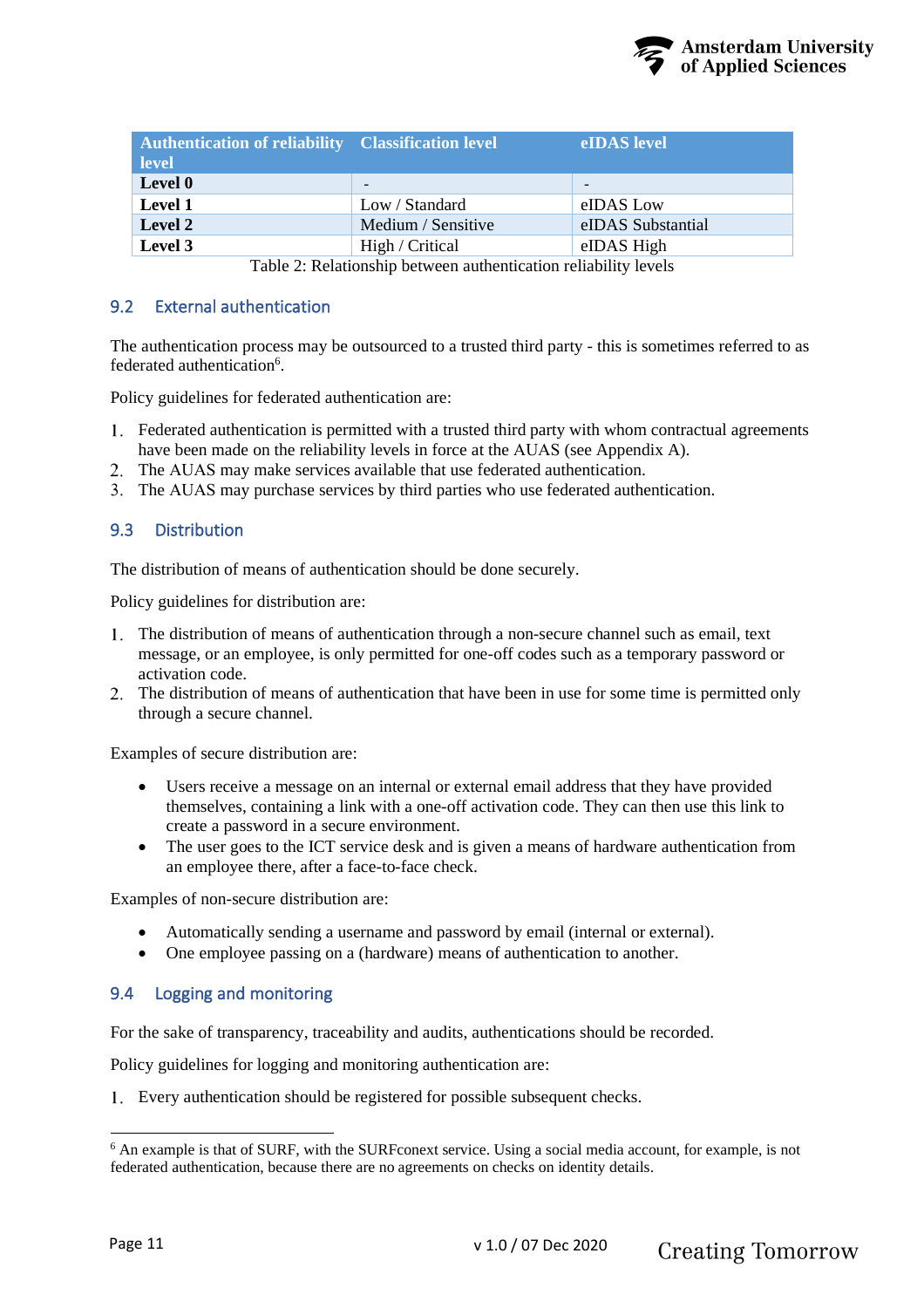

- <span id="page-11-3"></span>For each authentication, the following must be recorded: the means of identification presented, the time at which this occurred, authentication method, identification of the validating entity, and the result of the authentication.
- The owner is responsible for periodically checking the logging for any unusual behaviour.
- Attempts at unauthorised entry should be reported to the Computer Emergency Response Team (CERT).

#### <span id="page-11-0"></span>9.5 Password policy

Passwords should be sufficiently strong. Password requirements are described in the 'Password and means of authentication guideline' [RLWW].

Policy guidelines for passwords are:

- Passwords should not be easy to guess.
- 2. Password storage must be encrypted.
- <span id="page-11-1"></span>Passwords may only be transported if they are encrypted.

## 10 Authorisation

Authorisation is the process in which a user is granted the right of access to information or information-processing systems. Authorisations are primarily granted by the relevant process owner. This chapter sets out authorisation requirements in greater detail.

#### <span id="page-11-2"></span>10.1 Authorisation procedure

The granting of rights to users is conducted through a formal authorisation process, in order to ensure that rights are allocated appropriately. A sample authorisation process is shown in [Bijlage](#page-16-1) [B.](#page-16-1)

Policy guidelines for the authorisation procedure are:

- 1. Rights are granted to users only through a formal authorisation procedure.
- 2. Functions are clearly defined in any authorisation procedure, with the involvement of at least the following roles:
	- a) **Applicant**: requests authorisation and changes to authorisations for a user<sup>7</sup>.
	- b) **System owner**: sets down the authorisation matrix<sup>8</sup>.
	- c) **Functional management**: checks, on behalf of the owner, the application and validates it against the authorisation matrix and is in charge of the authorisation procedures.
	- d) **Technical management**: implements authorisation changes that have been approved. This role may also be carried out by the functional manager.
- 3. An authorisation procedure involves checks on whether the application in question has been submitted on time, whether it is complete and clear, and whether the applicant is empowered to make an application.
- 4. Users may not apply for their own authorisations because of the requirement that functions be segregated.
- 5. An authorisation procedure must be followed in the case of applications for new authorisations, for modifications to authorisations and for the revocation of authorisations.
- 6. Applicants have primarily responsibility for notifying functional management of any authorisations that have been revoked.

<sup>7</sup> Applicants are typically supervisors or process owners.

<sup>8</sup> See [§10.2](#page-12-0) for definition.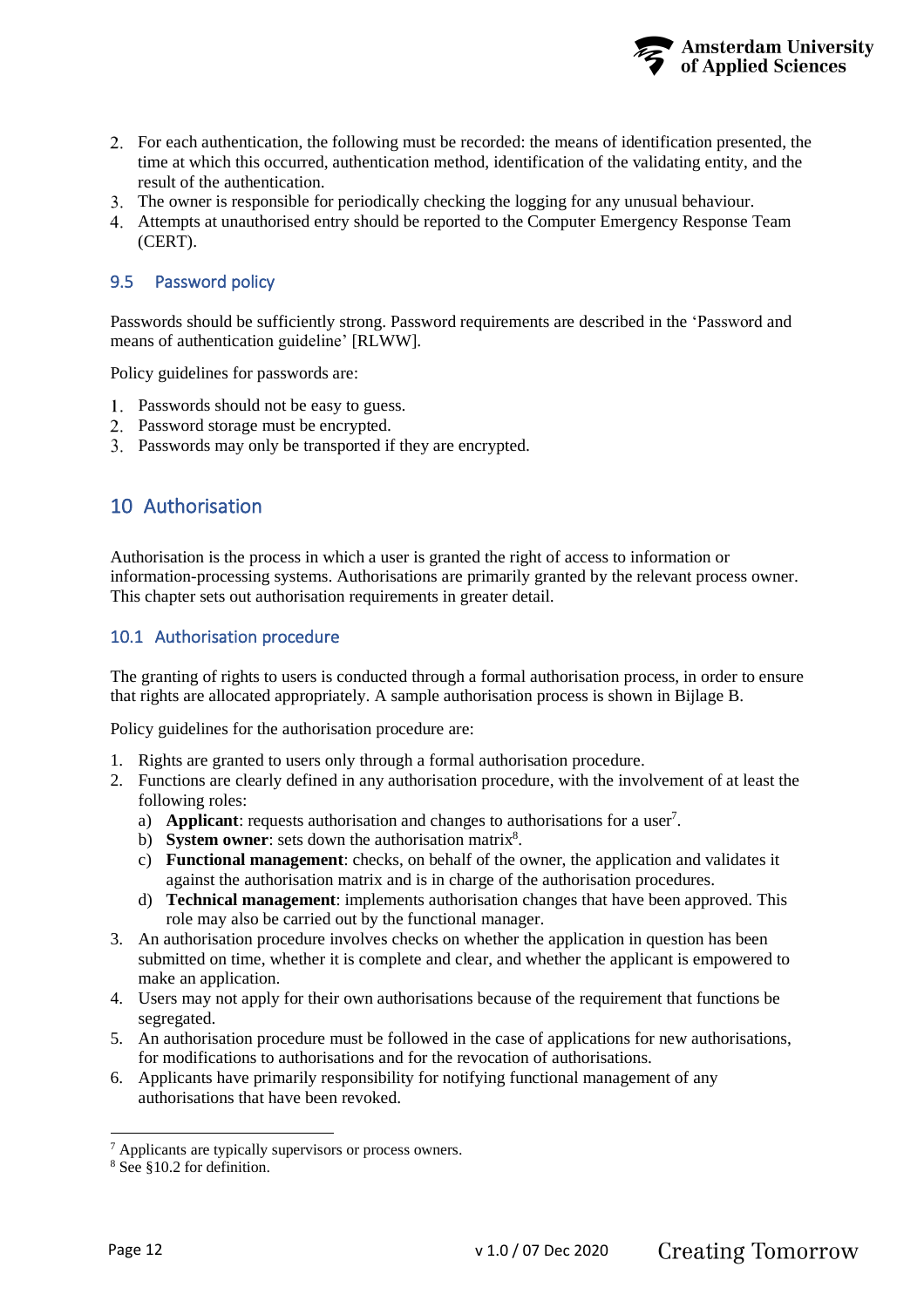

- <span id="page-12-3"></span><span id="page-12-2"></span>7. A user's authorisations are revoked if:
	- a. The relationship between the user and the AUAS comes to an end;
	- b. The user changes job or role to one that does not confer the right to access information;
	- c. They have been absent for longer than two months;
	- d. They have been suspended or dishonourably dismissed;
- 8. A user's authorisations may be revoked by order of the EB if:
	- a. The user acts in breach of the 'Rules for responsible use of ICT facilities'<sup>9</sup>.
- 9. Authorisations that have been revoked may only be reactivated with the explicit approval of the process owner.
- 10. There should be a procedure at the AUAS where system owners receive a signal if there are any relevant changes relating to a user, as described under points [7,](#page-12-3) 8 and 9.

A more specific version of this procedure will be needed for complex systems.

#### <span id="page-12-0"></span>10.2 Authorisations, roles and rights

Granting access to information involves the conferring of rights or powers. These could be:

- Creating: confers the right to create new information.
- Reading: confers the right to view or read information.
- Modifying: confers the right to modify information.
- Deleting: confers the right to permanently delete information.
- Copying: confers the right to make a copy of information.
- Execution: confers the right to execute code.

Rights are linked to roles, and roles are allocated to users. The registration of the link between rights and roles is known as an **authorisation matrix**.

Policy guidelines for authorisations are:

- 1. Information may not be accessed or used without authorisation. The only exception to this is information that is covered by an open-access policy.<sup>10</sup>
- 2. Access to information is granted primarily on the grounds of organisational roles to which rights are linked according to the authorisation matrix.
- 3. Users only gain access to information that they actually need in the context of their role.
- 4. Access that has been granted for specific information does not imply access rights to any other information.
- 5. Technical access to information for the operations of the system is authorised using system accounts specially created for the purpose, and not user accounts.
- 6. The allocation and use of special powers that enable users to circumvent the usual security measures (to carry out specific administrative activities, for example) should be limited.

#### <span id="page-12-1"></span>10.3 Segregation of functions

No conflicting roles should be allocated to one person that could lead to harm to any individual or the AUAS, such as the opportunity to commit fraud.

Policy guidelines for segregation of functions are:

- Process owners are responsible for identifying the roles in the process in which functions need to be segregated.
- 2. Conflicting roles are indicated as such in the authorisation matrix.

<sup>9</sup> Rules on this are set out in the 'Rules for responsible use of ICT facilities' [RvVG], Article 10.1.

<sup>&</sup>lt;sup>10</sup> Examples include the public website and certain research results.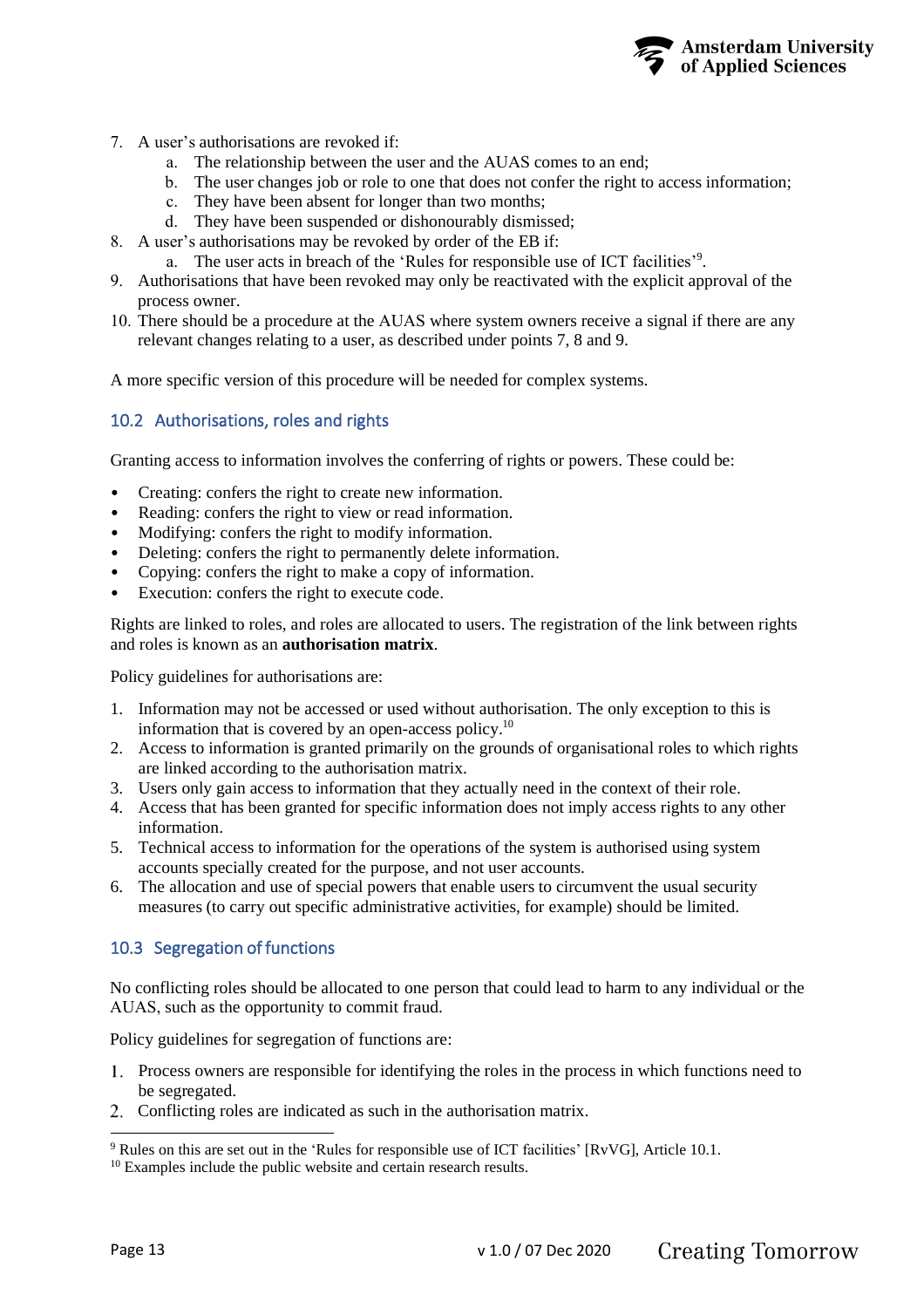

## <span id="page-13-3"></span><span id="page-13-0"></span>10.4 Logging and monitoring

For the sake of transparency, traceability and audits, authorisations should be recorded.

Policy guidelines for logging and monitoring authorisation are:

- 1. Authorisations allocated to users should be registered for possible subsequent checks.
- 2. Modifications to authorisations allocated to users should be registered for possible subsequent checks.
- 3. For each modification to an authentication, the following must be recorded: the user who makes the modification, the time at which this is done, the user whose authorisation has been modified, and the newly allocated authorisation.
- 4. The system owner is responsible for periodically checking the logging for any unusual behaviour.
- <span id="page-13-1"></span>5. Suspected misuse should be reported to the Computer Emergency Response Team (CERT).

## 11 Compliance

#### <span id="page-13-2"></span>11.1 Periodic checks

It is important to carry out periodic checks on whether the allocated authorisations are still correct, as too many allocated rights could undermine the principle of functional segregation and lead to a greater risk of harm to individuals or to the AUAS.

Policy guidelines for periodic checks are:

- 1. The system owner<sup>11</sup> is responsible for periodic checks of the correct link between users and their roles.
- The system owner is responsible for separate periodic checks of the users with administrative powers.
- The system owner is responsible for periodic checks of the link between roles and the rights allocated to the roles. These checks typically take place less frequently than do the periodic authorisation checks.
- Any errors detected are rectified as quickly as possible.
- The frequency of checks depends on the classification of the system, as follows:

| <b>Classification</b>     | <b>Regular</b>    | <b>Special powers</b> | <b>Roles and</b>     |
|---------------------------|-------------------|-----------------------|----------------------|
|                           | users             |                       | rights               |
| <b>Standard / Low</b>     | twice a year      | twice a year          | once every two years |
| <b>Sensitive / Medium</b> | twice a year      | twice a year          | once every two years |
| <b>Critical / High</b>    | four times a year | four times a year     | once a year          |

<sup>&</sup>lt;sup>11</sup> This also applies to outsourced systems, applications and in the cloud.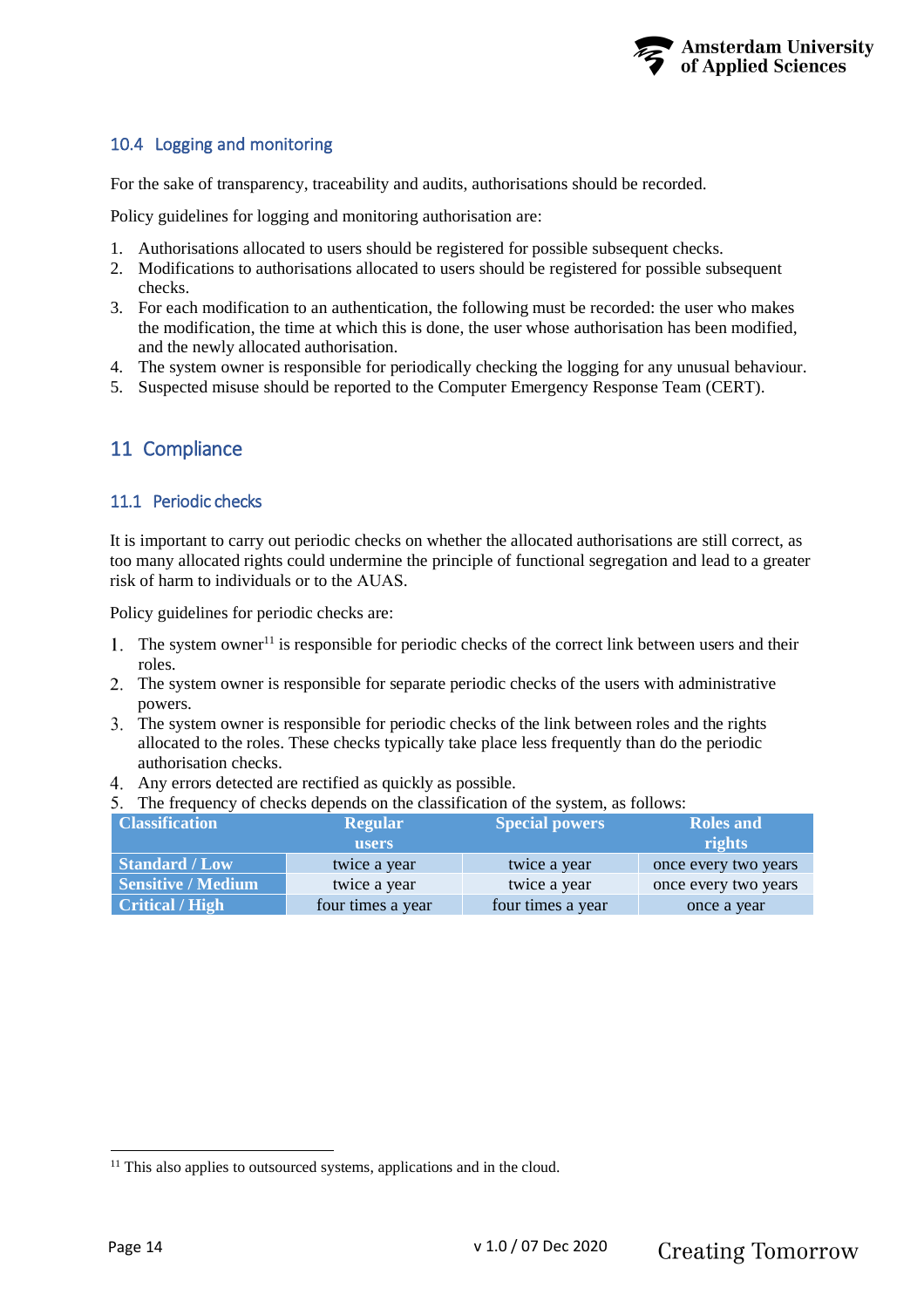

## <span id="page-14-1"></span><span id="page-14-0"></span>11.2 Periodic reports

Authorisations are a crucial part of the security of the information at AUAS, which is why a second line of defence is needed.

Policy guidelines for periodic reports are:

- 1. Periodically, at least twice a year, the (F)ISO receives reports on the authorisation checks from the all the system owners that are classified as Sensitive or Critical for Integrity and Confidentiality.
- 2. The CISO ensures that periodic authorisation checks are carried out periodically and are of sufficient quality.

#### <span id="page-14-2"></span>11.3 Audits

Authorisations of systems that support operational processes are a crucial part of the security of the information at AUAS, which is why a third line of defence is needed.

Policy guidelines for audits are:

- 1. Periodically, at least once a year, an external party conducts an audit of the authorisation process for financial processes.
- 2. Together with the internal Audit department, the CISO ensures that the authorisation process for operational processes is audited.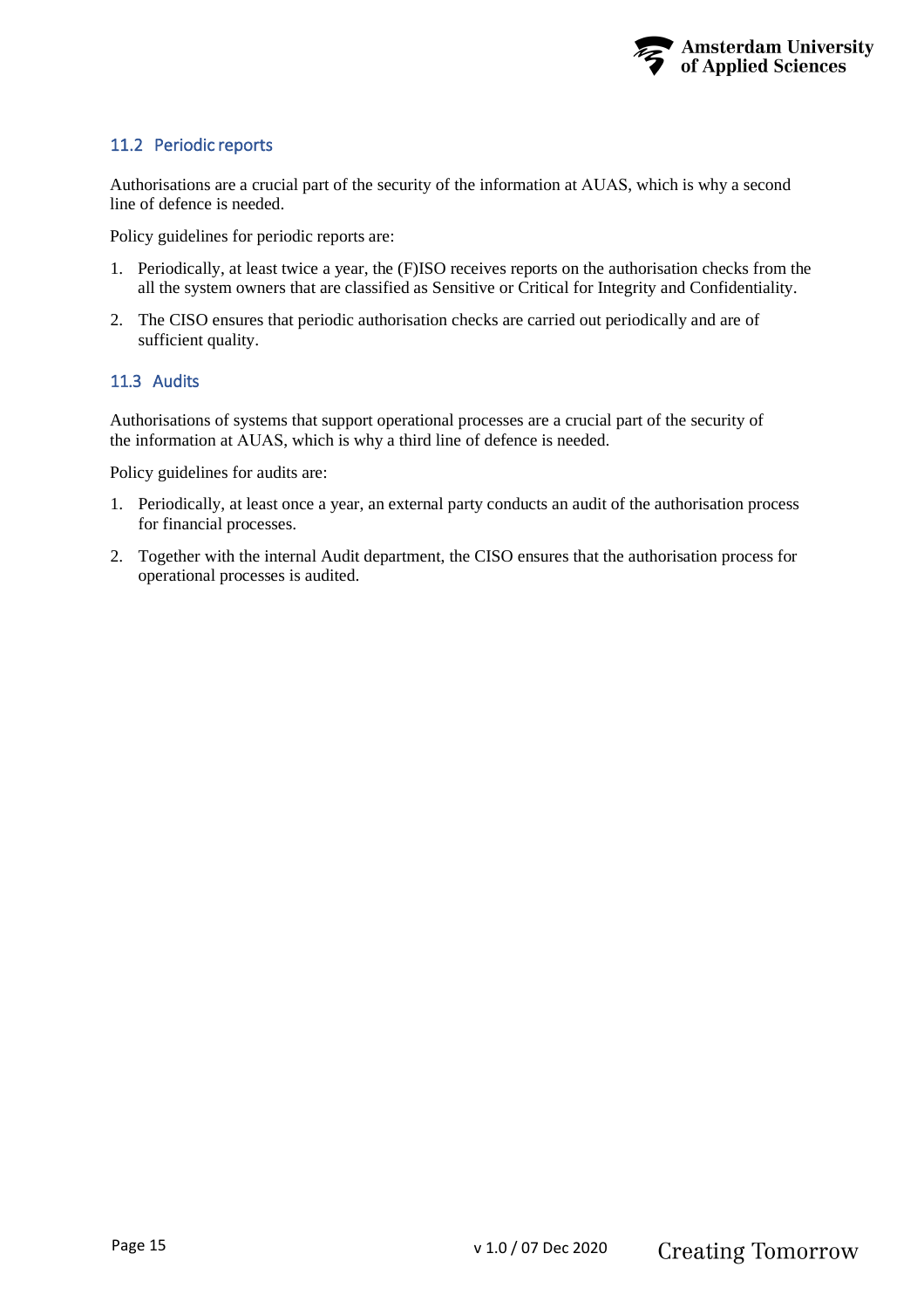

# <span id="page-15-0"></span>Appendix A Level of Assurance

This appendix contains a summary of the requirements set out in Chapters 8 (Identification) and 9 (Authentication).

The chain of authorisation is only as strong as its weakest link. With this in mind, the different parts of the chain must always have the same level of strength at the very least. The table in this appendix shows the various levels and the comparable levels of strength between them. The lowest level of strength in the chain as a whole determines the Level of Assurance (LoA). Also see [ISO 29115]. The Level of Assurance depends on:

- the degree of reliability of the identification process in which a user is identified;
- the degree of reliability of the authentication process (involving no authentication or one-factor or two-factor authentication);
- the way in which means of identification and authentication and information elements are distributed;
- the degree of reliability of the means of authentication (not specified in the table).

| LoA<br>$\vert$ level $\vert$ 1] | <b>eIdas</b><br>level $[2]$ | <b>Classification</b><br>$\lceil \text{level} \rceil$ | <b>Identification</b><br>$\lceil 4 \rceil$ | <b>Authentication</b><br>level <sub>[5]</sub> | Distribution of means<br>$\lceil 6 \rceil$ |
|---------------------------------|-----------------------------|-------------------------------------------------------|--------------------------------------------|-----------------------------------------------|--------------------------------------------|
| LoA 0                           |                             |                                                       | Level 0: none                              | Level 0: none                                 |                                            |
|                                 |                             | Low                                                   | Level 1: self-verification                 |                                               | Via an unsecured channel                   |
| LoA <sub>1</sub>                |                             | Low                                                   | Level 2: by invitation                     |                                               | Via a secure channel                       |
| LoA 2                           | Low                         | Low / Standard                                        | Level 3: via a trusted<br>source           | Level 1: One-factor<br>authentication         | Via a secure channel                       |
| LoA <sub>3</sub>                | Substantial                 | Medium /Sensitive                                     | Level 4: via an official<br>document       | Level 2: Two-factor<br>authentication         | Via a secure channel                       |
| LoA4                            | High                        | High / Critical                                       | Level 5: face-to-face                      | Level 3: Multi-factor<br>authentication       | Via a secure channel                       |

[1] Level of Assurance

[2] eIdas [EIDAS]

[3] See Classification Guidelines [ClassRL]

[4] See chapter **[8](#page-6-3)** [5] See chapter **[9](#page-8-1)** [6] See chapter **[9](#page-8-1)**